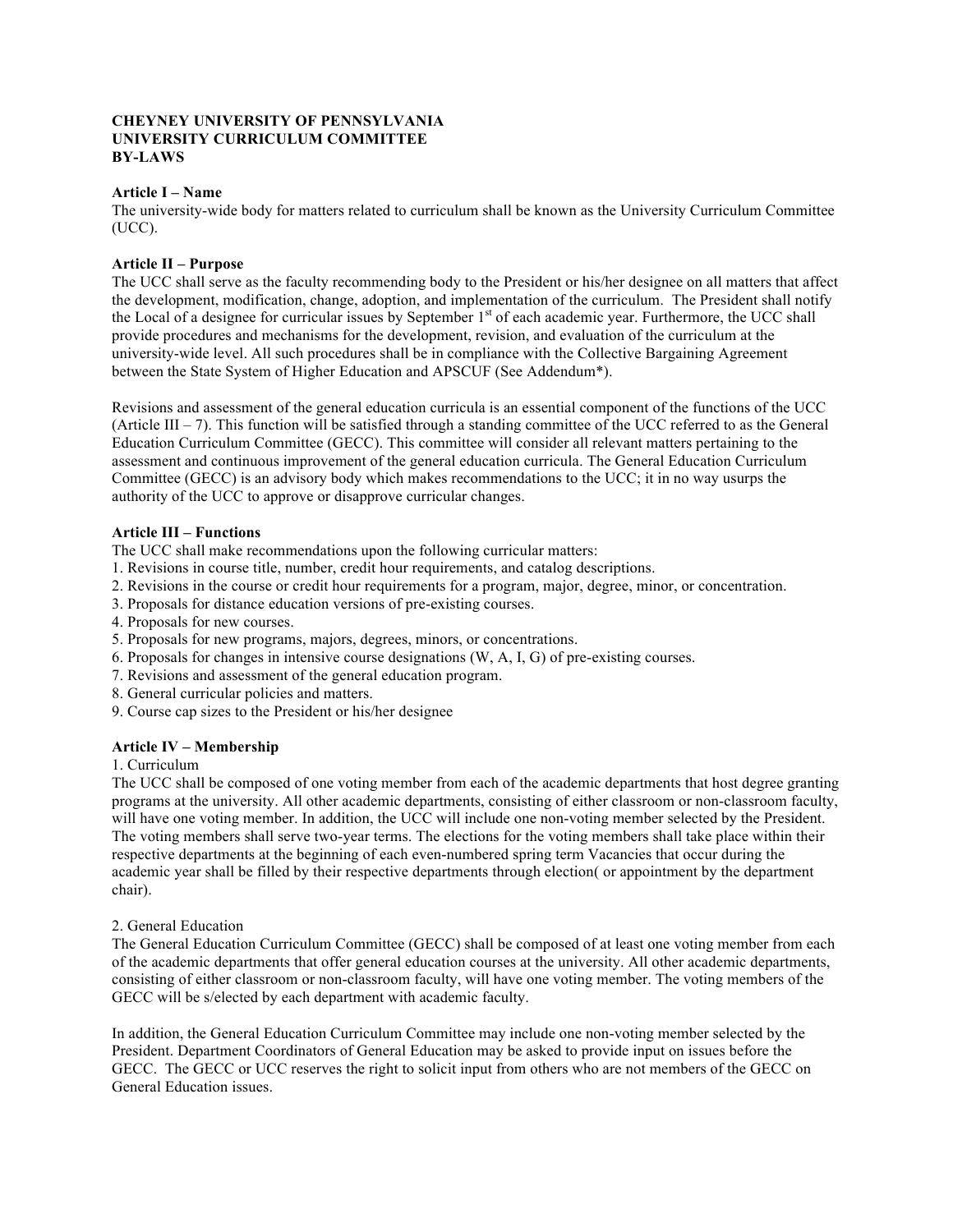# **Article V – Elections of Officers**

The officers of the UCC shall consist of a Chair, a Vice-Chair of Curriculum, Vice Chair of General Education, Secretary of Curriculum, and Secretary of General Education. The officers must be regular (non-alternate) voting members of the UCC. The officers shall be elected to two-year terms at the final meeting of the spring semester on even-numbered years. The election shall be by majority vote.

In the event that an officer of the UCC should not be elected as the representative of his/her department at the beginning of either academic year following the election of officers, another election shall be held for that office at the beginning of that semester.

# **Article VI – Duties of Officers**

*The Executive Committee:*

All officers shall serve on the Executive Committee of the UCC that will meet at the discretion of the Chair.

# *The Chair shall:*

- 1. Call and announce both Regular Membership and Executive Committee meetings;
- 2. Prepare the agenda and serve as co-facilitator at all UCC meetings;
- 3. Distribute agenda and relevant curricular materials in advance of each scheduled meeting;
- 4. Forward and present curricular change proposals and recommendations approved by the UCC to the Provost and
- Vice-President for Academic Affairs at meetings of the Academic Affairs Committee (AAC);
- 5. Serve as UCC liaison to the Academic Affairs Council;
- 6. Serve as UCC liaison to the APSCUF Executive Board;
- 7. Maintain records of all proposals ("Tracking Records") forwarded by Chair.

### *The Vice Chair of Curriculum shall:*

- 1. Serve as substitute for the Chair in any of the above functions should the Chair be unable to fulfill the same;
- 2. Serve as serve as co-facilitator at all UCC meetings;
- 3. Serve as first/second reviewer of all proposal submissions in consultation with the Chair;

4. Serve as member of UCC Executive Committee and provide support as requested by the Chair to ensure the smooth functioning of the Committee;

5. Maintain UCC D2L or other courseware package page in consultation with the Chair.

# *The Vice Chair of General Education shall:*

1. Chair the General Education Curriculum Committee (GECC);

- 2. Submit a report or minutes to the UCC following all regularly scheduled meetings;
- 3. Serve as second/third reviewer of all proposal submissions in consultation with the Chair;

4. Serve as member of the UCC Executive Committee and provide support as requested by the Chair to ensure the functioning of the Committee.

5. Seek out professional development resources and experiences for the GECC to attend to stay current in relation to General Education standards.

# *The Secretary of Curriculum shall:*

1. Record minutes of all regular and call meetings of the UCC;

2. Forward minutes to the Chair in a timely matter for review in advance of next meeting;

3. Duplicate and distribute copies of minutes at all regular and call meetings;

4. Serve as member of UCC Executive Committee and provide support as requested by the Chair to ensure the smooth functioning of the Committee.

# *The Secretary of General Education shall:*

1. Record minutes of all regular and call meetings of the GECC;

- 2. Forward minutes to the Chair in a timely matter for review in advance of next meeting;
- 3. Duplicate and distribute copies of all regular and special meetings;

4. Serve as member of UCC Executive Committee and provide support as requested by the Chair to ensure the smooth functioning of the Committee.

# **Article VII – Meetings and Attendance**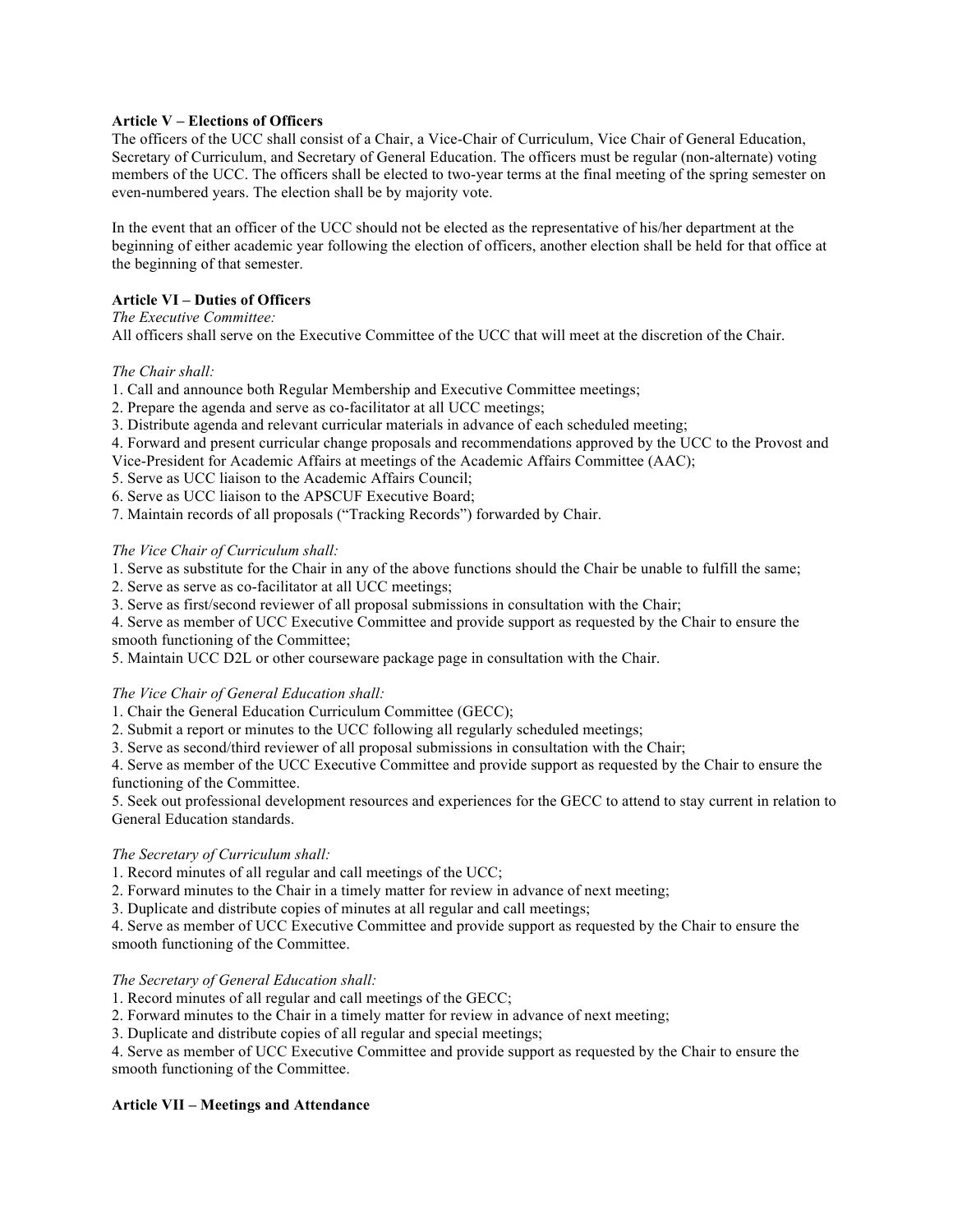#### 1. Curriculum

The UCC shall meet on the **THIRD MONDAY** of every month that the university is in session during the academic year.

Additional meetings may be called by the Chair as submission volume demands.

All meetings are open to the University community.

A quorum shall consist of one-half of the voting membership as indicated in Article IV; that is, rounded *down* to the nearest whole number.

### 2. General Education

The General Education Curriculum Committee (GECC) shall meet on the **THIRD FRIDAY** of every month that the university is in session during the academic year.

Additional meetings may be called by the Vice Chair of General Education.

All meetings are open to the University community.

A quorum shall consist of one-half of the voting membership as indicated in Article IV; that is, rounded *down* to the nearest whole number.

# **Article VIII – Voting**

#### 1. Curriculum

Each of the departmental representatives has a vote on all matters before the Committee. If the departmental representative is unable to attend the meeting, an alternate member from his/her department may attend and may vote in his/her place. However, the Chair of the Curriculum Committee must be made aware of the alternate[s] prior to the start of the meeting. At no time does any department have more than one vote on any matter before the UCC. Approval of proposals shall require a majority vote of members present.

2. General Education

The General Education Curriculum Committee cannot vote on any policies or change. The GECC can make recommendations to the Curriculum Committee (UCC) for action, which must be accompanied with a vote summary. Recommendations shall require a majority vote of members.

#### 3. Electronic Voting

In the event that a matter presents itself to the UCC or the GECC that is time-sensitive or urgent in nature, the Chair or Vice Chair may solicit an electronic vote. Electronic votes must (1) be emailed to all members of the UCC at the same time, (2) be identified as an electronic or e-vote in the subject line, and (3) have a minimum of five business days to register a vote. All approved electronic votes must be identified as such when submitted to the Academic Affairs Council or to the appropriate body and must be accompanied with the resulting vote and the departments that submitted a vote. This does not have to indicate how each voting member voted. Electronic votes require a ( $xxx\%$ ) [majority]response rate from all active voting members.

#### **Article IX – Amendments to the UCC By-Laws**

An amendment to the UCC by-laws must go through several steps to ensure agreement among faculty, APSCUF, and administration. The process is as follows:

- 1. A change to UCC by-laws must be passed by majority vote of the voting members of the UCC.
- 2. Recommended changes must then be submitted to the APSCUF Executive Board for (comment.)
- 3. The recommended changes must then be presented to the regular faculty.
- 4. The recommended changes must then be submitted and agreed upon at Local Meet and Discuss.

5. After Local approval, the by-laws are sent to State Meet and Discuss to review for adherence to the CBA, as per Article 31.E.1.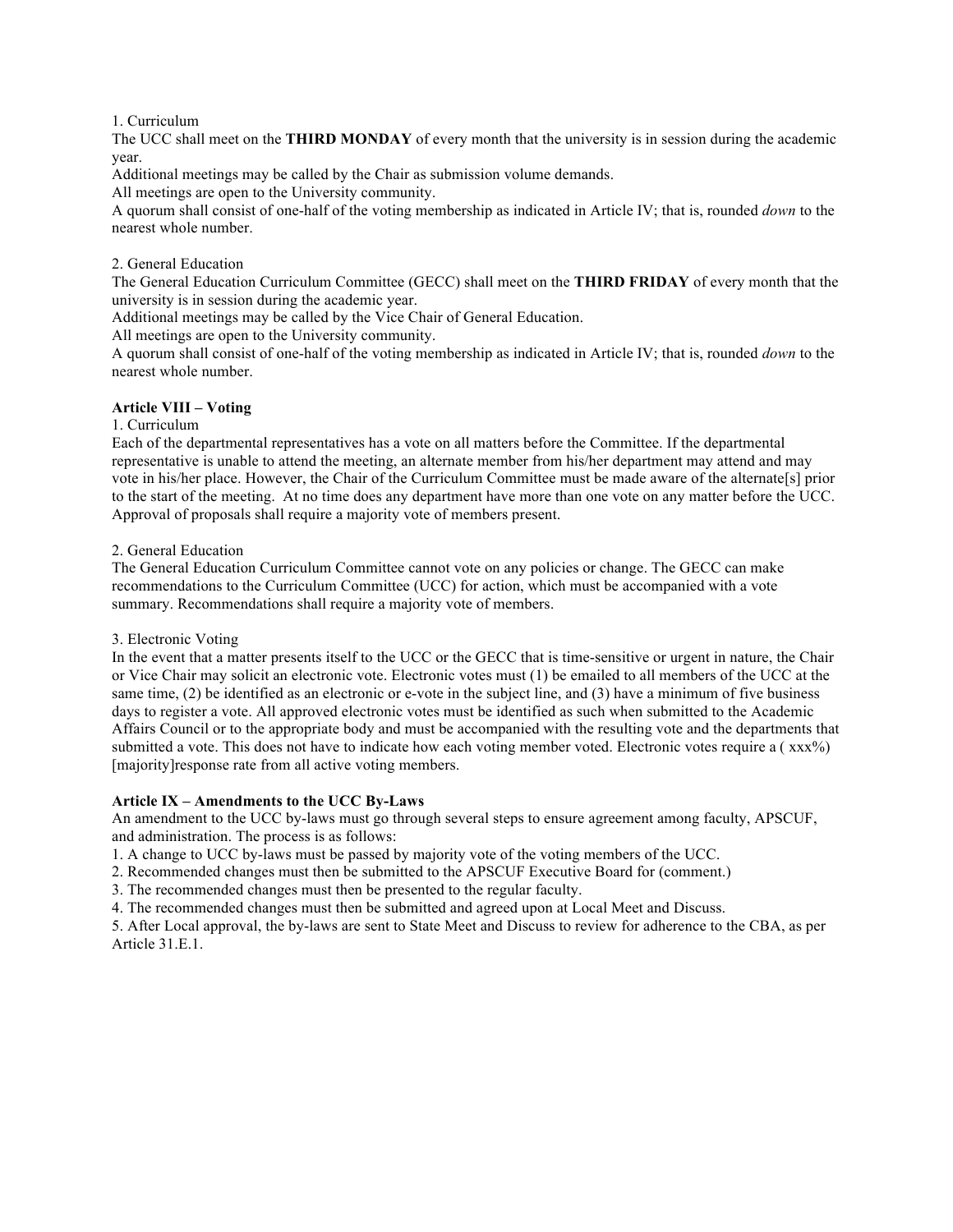# **ADDENDUM UCC BY-LAWS EXCERPTS FROM PASSHE CBA pertaining to activities of the UCC**

### **Article 31**

#### MISCELLANEOUS CONDITIONS

#### E. Curriculum Committee

1. There shall be a curriculum committee at each University, which shall be selected as determined by the FACULTY, but which may include at least one (1) administrator if designated by the President. Each campus shall establish processes and procedures for recommending curricular action (including but not limited to guidelines on program review, program and course initiation, class size, and similar recommendations), which shall be developed and approved at local meet and discuss. Said processes and procedures will be reviewed by State Meet and Discuss to insure each university is in compliance with this provision. Current curriculum committee agreements/curricular procedures or policies shall remain in effect unless renegotiated consistent with this Section. Nothing in this Section shall be interpreted as invalidating or limiting any existing or future local curriculum committee agreement, with regard to matters not specifically addressed herein. Local APSCUF Chapters and Universities retain the authority to establish by local agreement the procedures and authority of the curriculum committee, so long as the agreement does not violate a specific provision of this Section.

2. Recommendations of the curriculum committee shall be transmitted to the President or his/her designee for approval or disapproval. The President or his/her designee shall respond within 30 days. The President's or designee's disapproval of a curriculum committee recommendation will be accompanied by a written explanation to the curriculum committee chair of the reasons for the President's or designee's disapproval. The decision of the President (or his/her designee) to reject the recommendation(s) of the curriculum committee pursuant to this Section shall be final and not subject to challenge through the grievance procedure.

### **Article 23**

WORKLOAD AND WORKLOAD EQUIVALENTS

A. ACADEMIC FACULTY

1. Teaching FACULTY

a. Workload Hours

For all ACADEMIC FACULTY MEMBERS, the full workload for the academic year shall not exceed twenty-four (24) workload hours (with twelve (12) workload hours as standard for a term). In no event shall more than fifteen (15) workload hours be assigned in any one (1) academic term unless overload as provided for in this Agreement is paid. Laboratories, studios, clinics, and field and activity courses shall be equated on the basis of three (3) contact hours being equal to two (2) workload hours for that period of time which is actually spent in such work. Where such types of courses also include lecture hours, each hour of scheduled lecture is to be considered a workload hour.

However, each contact hour in laboratories in chemistry, biology, physics, allied health science and earth science shall be assigned one (1) workload hour.

e. Internships/Cooperative Education

(1) A University supervisor of student interns or cooperative education students shall supervise a maximum of seventy-two (72) students during a year.

(2) When an ACADEMIC FACULTY MEMBER carries a mixed load of teaching and supervision of student interns/cooperative education students, the ACADEMIC FACULTY MEMBER'S workload shall be calculated on the basis of each student intern/cooperative education student being equivalent to one-third (1/3) of a workload hour. (3) No workload hour equivalent shall be granted unless the internship program/cooperative education program has been approved by the Curriculum Committee and the President.

**Article 42** DISTANCE EDUCATION E. Course Approval 1. In approving distance education courses, the following criteria shall be applicable: (a) course approval through the traditional academic process; (b) a qualified instructor;